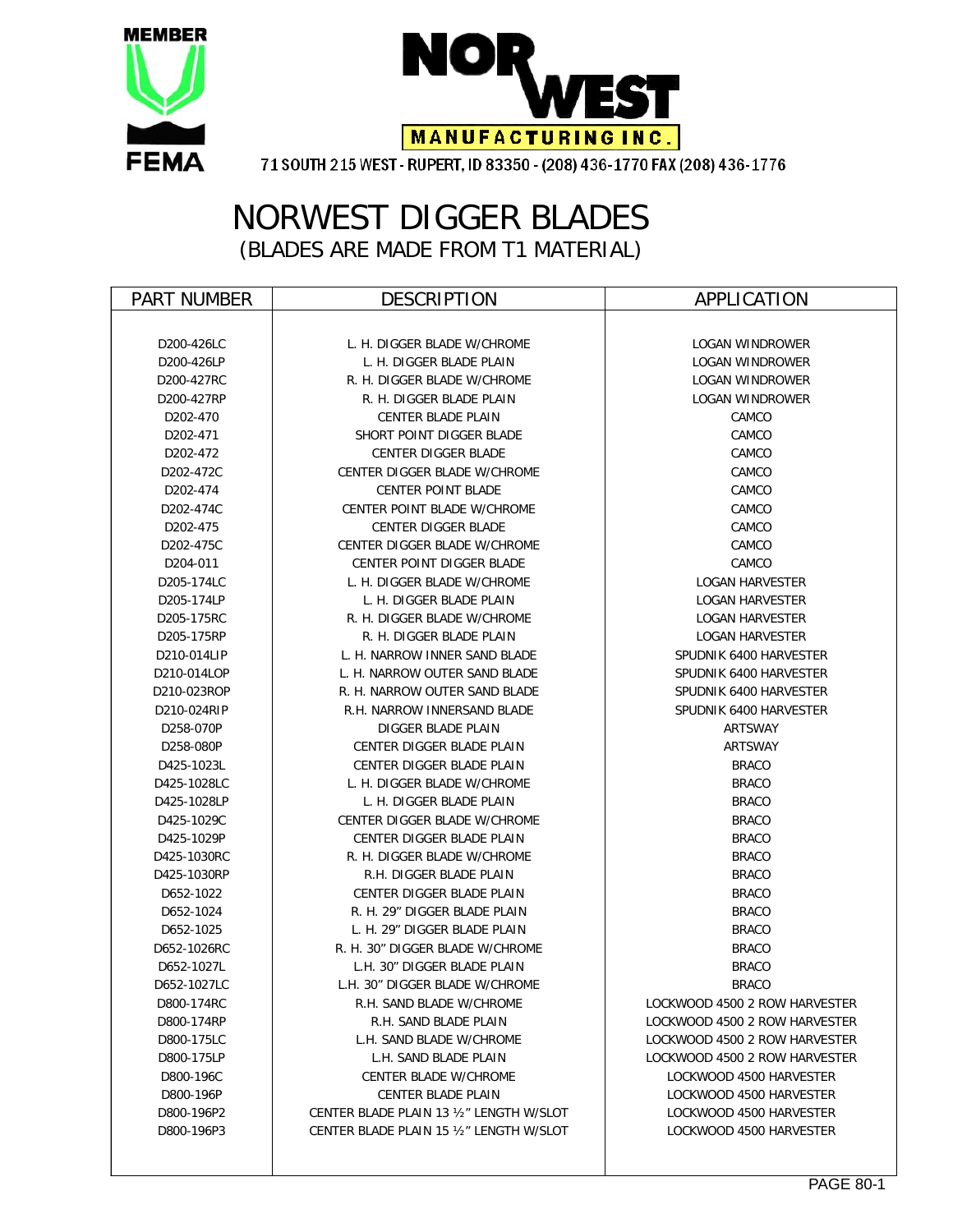

# NORWEST DIGGER BLADES (BLADES ARE MADE FROM T1 MATERIAL)

| <b>PART NUMBER</b> | <b>DESCRIPTION</b>                                 | <b>APPLICATION</b>                  |  |  |
|--------------------|----------------------------------------------------|-------------------------------------|--|--|
|                    |                                                    |                                     |  |  |
| D800-196P4         | CENTER BLADE PLAIN 14" LENGTH W/O SLOT             | LOCKWOOD 4500 HARVESTER             |  |  |
| D800-237C          | CENTER BLADE W/CHROME 11 1/2" LENGTH W/SLOT        | LOCKWOOD 4 ROW                      |  |  |
| D800-237P          | CENTER BLADE PLAIN 11 1/2" LENGTH W/SLOT           | LOCKWOOD 4 ROW                      |  |  |
| D800-237P2         | CENTER BLADE PLAIN 13 1/2" LENGTH W/SLOT           | LOCKWOOD 4 ROW                      |  |  |
| D800-237P3         | CENTER BLADE PLAIN 16" LENGTH W/SLOT               | LOCKWOOD 4 ROW                      |  |  |
| D800-253RP         | R.H. INNER SAND BLADE PLAIN                        | LOCKWOOD 9000 (1990 & OLDER MODELS) |  |  |
| D800-254RC         | R.H. OUTER SAND BLADE W/CHROME                     | LOCKWOOD 9000 (1990 & OLDER MODELS) |  |  |
| D800-254RP         | <b>R.H. OUTER SAND BLADE PLAIN</b>                 | LOCKWOOD 9000 (1990 & OLDER MODELS) |  |  |
| D800-255LC         | <b>L.H. INNER SAND BLADE W/CHROME</b>              | LOCKWOOD 9000 (1990 & OLDER MODELS) |  |  |
| D800-255LP         | L.H. INNER SAND BLADE PLAIN                        | LOCKWOOD 9000 (1990 & OLDER MODELS) |  |  |
| D800-256LC         | L.H. OUTER SAND BLADE W/CHROME                     | LOCKWOOD 9000 (1990 & OLDER MODELS) |  |  |
| D800-256LP         | <b>L.H. OUTER SAND BLADE PLAIN</b>                 | LOCKWOOD 9000 (1990 & OLDER MODELS) |  |  |
| D800-292RC         | R.H. OUTER WIDE SAND BLADE W/CHROME                | LOCKWOOD 4000W                      |  |  |
| D800-292RP         | R.H. OUTER WIDE SAND BLADE PLAIN                   | LOCKWOOD 4000W                      |  |  |
| D800-293LC         | L.H. OUTER NARROW SAND BLADE W/CHROME              | LOCKWOOD 4000W                      |  |  |
| D800-293LP         | L.H. OUTER NARROW SAND BLADE PLAIN                 | LOCKWOOD 4000W                      |  |  |
| D800-294C          | <b>CENTER SAND BLADE W/CHROME</b>                  | LOCKWOOD 4000W                      |  |  |
| D800-294P          | <b>CENTER SAND BLADE PLAIN</b>                     | LOCKWOOD 4000W                      |  |  |
| D800-295LC         | L.H. OUTER WIDE SAND BLADE W/CHROME                | LOCKWOOD 4000W                      |  |  |
| D800-295LP         | L.H. OUTER WIDE SAND BLADE PLAIN                   | LOCKWOOD 4000W                      |  |  |
| D800-299RC         | R.H. OUTER NARROW SAND BLADE W/CHROME              | LOCKWOOD 4000W                      |  |  |
| D800-299RP         | R.H. OUTER NARROW SAND BLADE PLAIN                 | LOCKWOOD 4000W                      |  |  |
| D800-320           | DIGGER BLADE W/SEMI NARROW NOSE PLAIN              | LOCKWOOD 4640 & 4740                |  |  |
| D800-320C          | DIGGER BLADE W/SEMI NARROW NOSE & CHROME           | LOCKWOOD 4640 & 4740                |  |  |
| D900-132LP         | L. H. INNER DIGGER BLADE PLAIN                     | <b>WEMCO 34" HARVESTER</b>          |  |  |
| D900-132RP         | R. H. INNER DIGGER BLADE PLAIN                     | <b>WEMCO 34" HARVESTER</b>          |  |  |
| D900-134LP         | L.H. OUTER DIGGER BLADE PLAIN                      | <b>WEMCO 34" HARVESTER</b>          |  |  |
| D900-134RP         | R.H. OUTER DIGGER BLADE PLAIN                      | <b>WEMCO 34" HARVESTER</b>          |  |  |
| G89-071            | <b>CENTER POINT BLADE PLAIN</b>                    | <b>GRIMME</b>                       |  |  |
| G89-597            | DIGGER BLADE 20" x 9 1/4 x 5/16" T1                | <b>GRIMME</b>                       |  |  |
| G89-597E           | DIGGER BLADE 20" x 12 1/4 x 5/16" T1               | <b>GRIMME</b>                       |  |  |
| G89-597EE          | DIGGER BLADE 20" x 14 1/4" x 5/16" T1              | <b>GRIMME</b>                       |  |  |
| G89-597ES          | DIGGER BLADE W/EXTENDED NOSE 20" x 12 1/4" x 5/16" | <b>GRIMME</b>                       |  |  |
|                    |                                                    |                                     |  |  |
|                    |                                                    |                                     |  |  |
|                    |                                                    |                                     |  |  |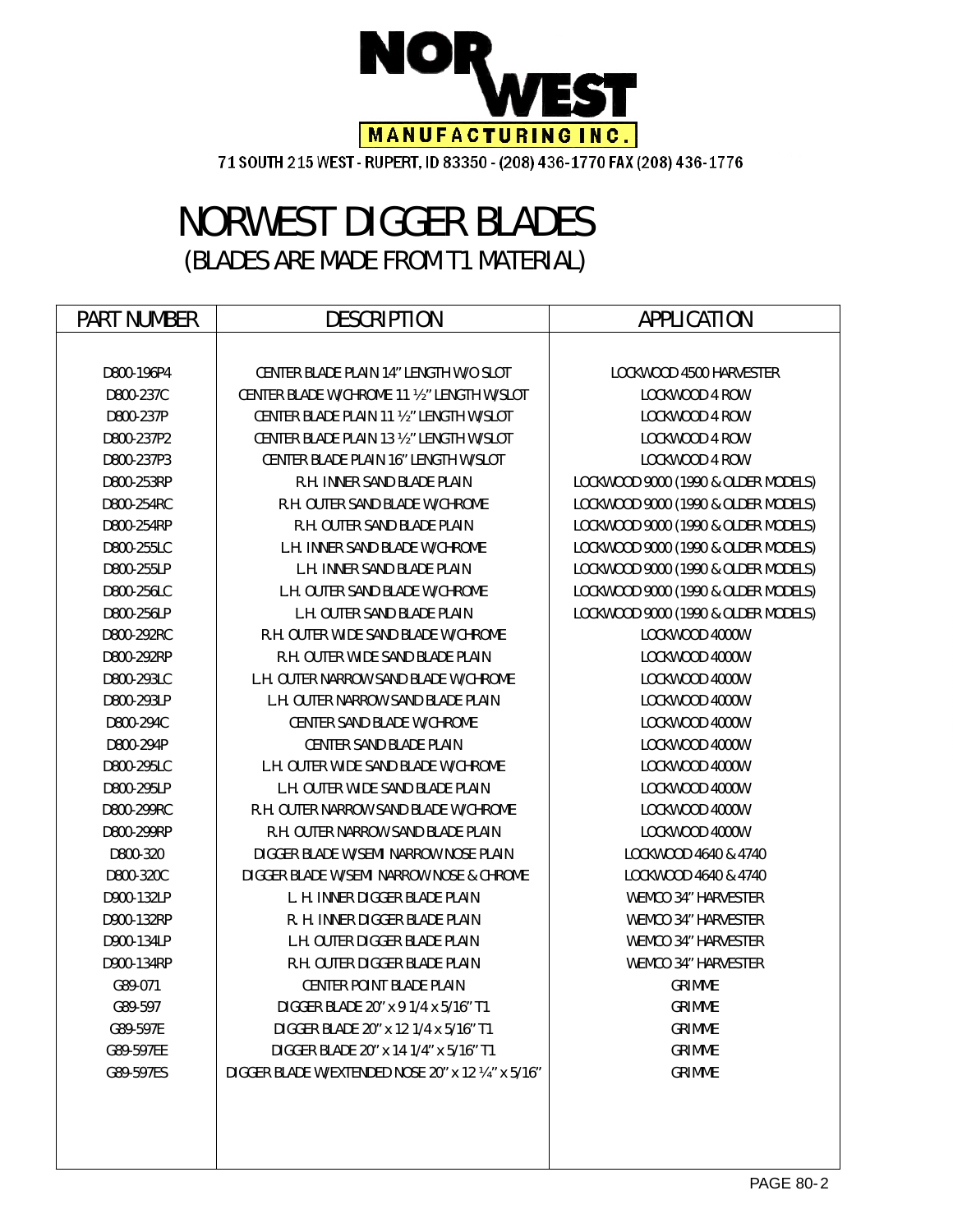

 $\alpha$ 

 $\Omega$ 

 $\circ$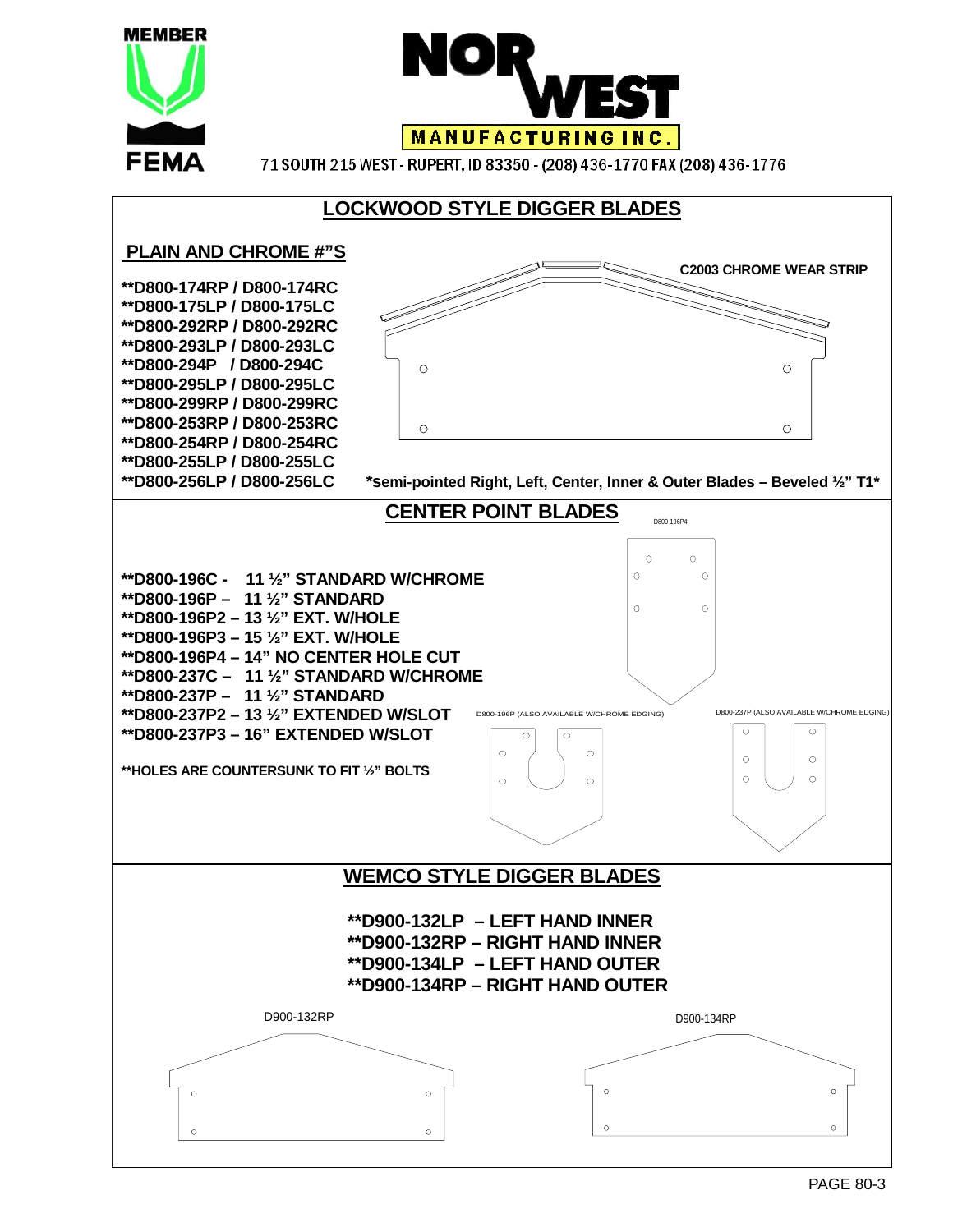

**MEMBER** 

**FEMA** 

71 SOUTH 215 WEST - RUPERT, ID 83350 - (208) 436-1770 FAX (208) 436-1776

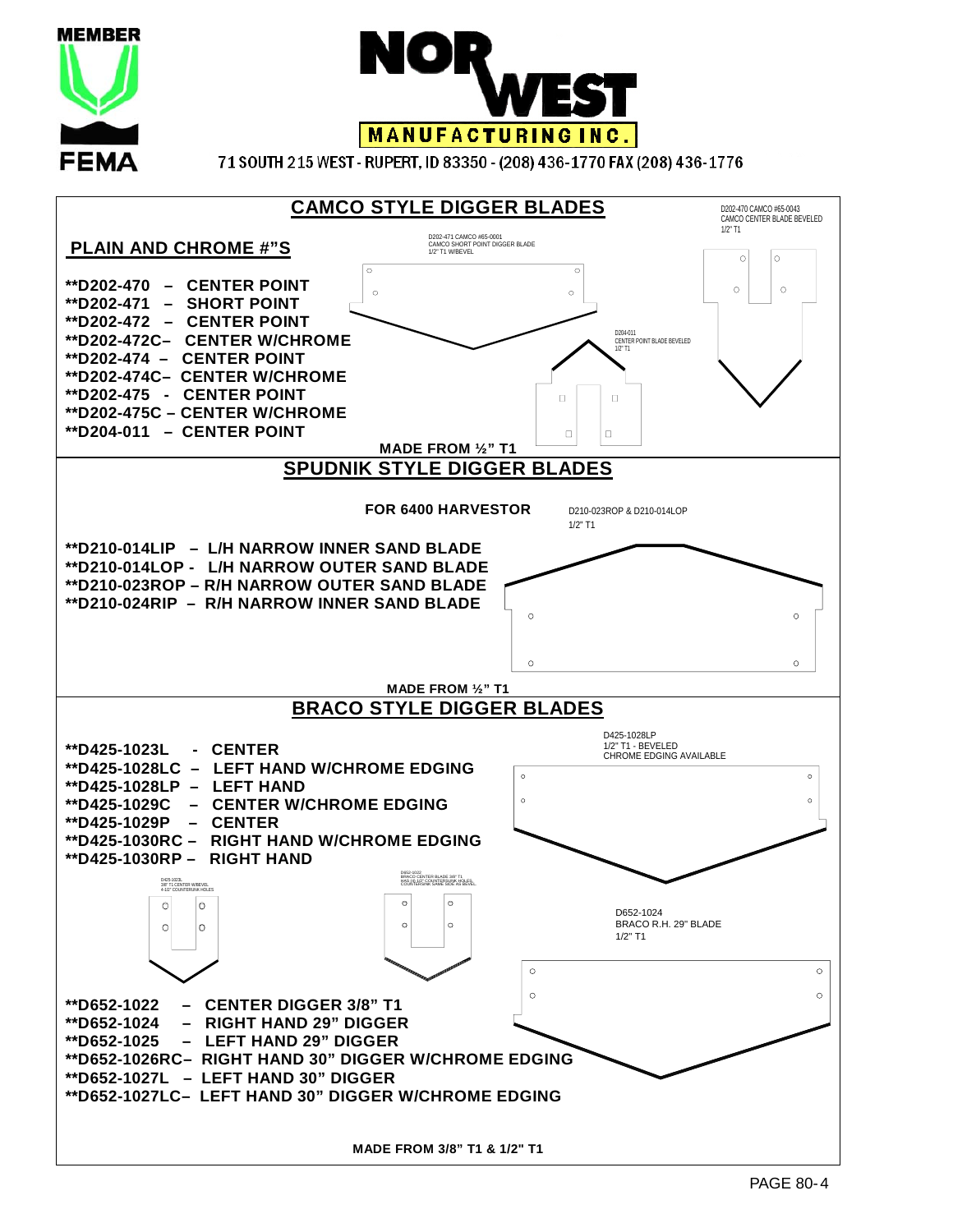

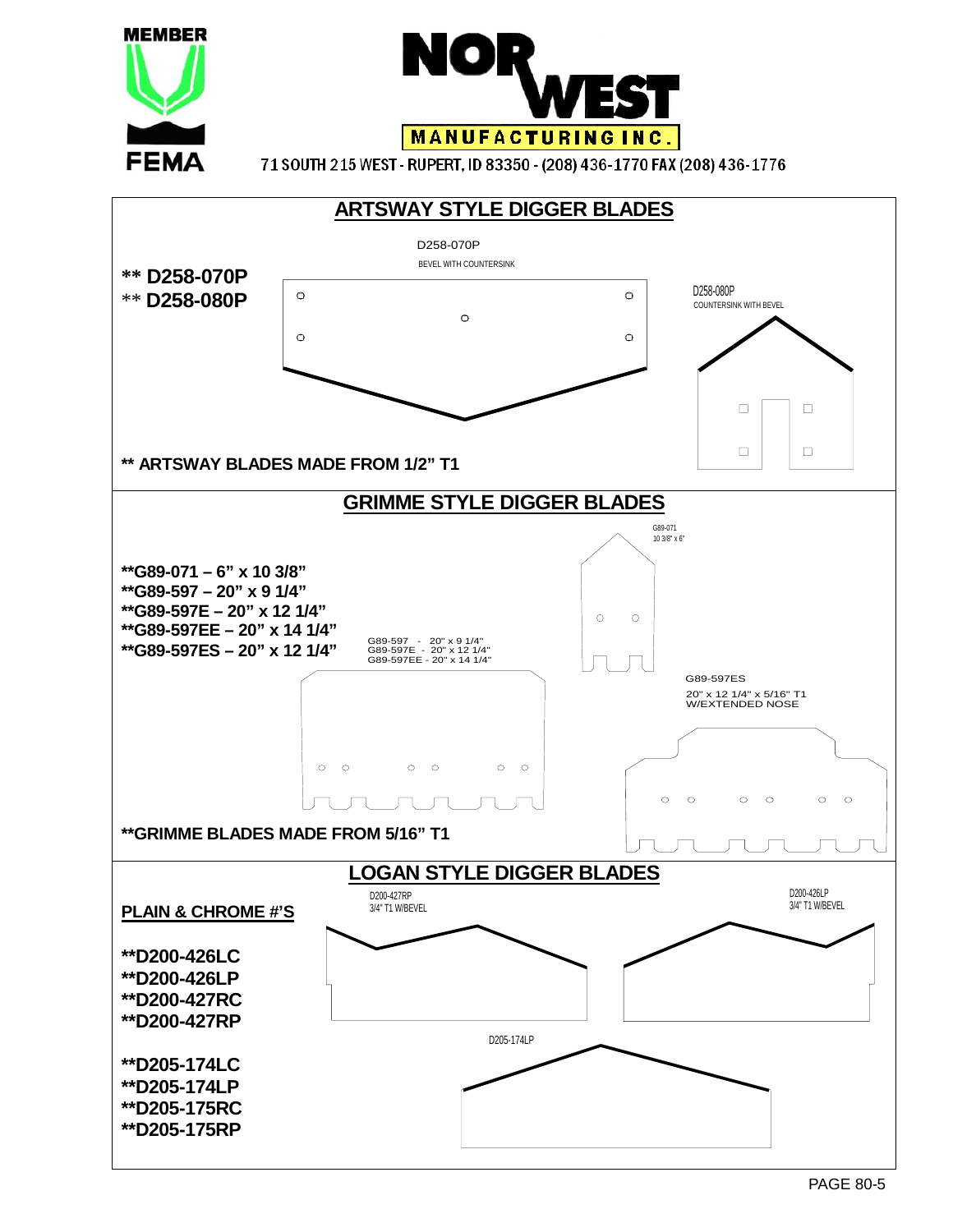

## **NORWEST PLANTER SHOE FURROW OPENER OPTIONS 4, 6, OR 8 ROW**

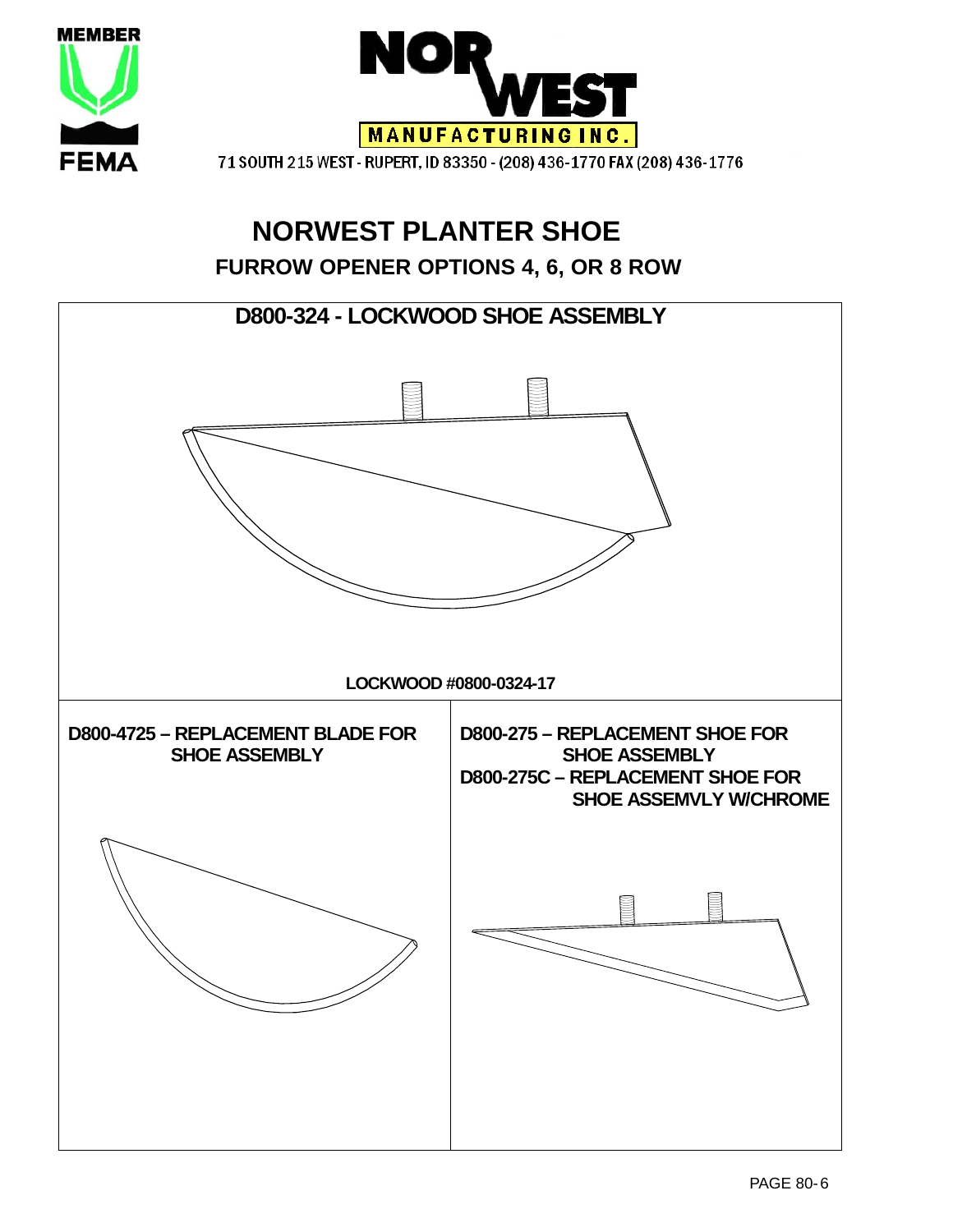



#### COVERING DISKS

| DSLW804-16 | SMOOTH COVERING DISK FOR LOCKWOOD 14" x 4.5 mm                               |
|------------|------------------------------------------------------------------------------|
| DSLW804-56 | SMOOTH COVERING DISK FOR LOCKWOOD 16" x 4.5 mm                               |
| DSNK210098 | SMOOTH CONCAVE DISK FOR SPUDNIK 16" x 4.5mm W/4-<br>9/16" HOLES ON 5" C TO C |

### FERTILIZER COULTERS

DSLW804-20 | SMOOTH COULTER DISC FOR LOCKWOOD 16" x 3.5 mm

#### VINE COULTERS FOR HARVESTERS

| DSR2460-LW         | SMOOTH FLAT COULTER 24" x 6 mm W/LOCKWOOD<br>PATTERN  |
|--------------------|-------------------------------------------------------|
| DNR2460-LW         | NOTCHED FLAT COULTER 24" x 6 mm W/LOCKWOOD<br>PATTERN |
| <b>DSR2480-LW</b>  | SMOOTH FLAT COULTER 24" x 8 mm W/LOCKWOOD<br>PATTERN  |
| DNR2480-LW         | NOTCHED FLAT COULTER 24" x 8 mm W/LOCKWOOD<br>PATTERN |
| <b>DSR2480-LWW</b> | SMOOTH WAVY COULTER 24" x 8 mm W/LOCKWOOD<br>PATTERN  |
| DSR2810-SP         | SMOOTH FLAT COULTER 28" x 10 mm W/SPUDNIK<br>PATTERN  |





#### DAHLMAN DOUBLE LAND DOUBLE DOUBL10  $\bigcirc$ 4" CENTER<br>5 1/2" C TO C<br>4-9/16" HOLES FOR 1/2" BOLTS 3 1/2" HOLES FOR 7/16" BOLT € 3 7/16" HOLES ON 7" CENTER NO CENTER HOLE 7" C TO C 6 9/16" HOLES ON 5 1/4" CENTER 3 3/4" CENTER  $\bigcirc$  $\bigcirc$ 5.5000" 3.5000" 6.0622" Ò Ò  $\mathbb{Q}$ ø 3.7500" 5.2500" 3.5000" ø 0.5640" C ⊂ ø 0.5000" ø 4.0000"  $\breve{\mathsf{Q}}$ € ø 0.4375"  $\circ$ Ø HESSTON LOCKWOOD LOGAN 4" CENTER 1 19/32" CENTER 6-9/16" HOLES FOR 1/2" BOLTS 7" C TO C 3 3/4" CENTER<br>5 1/4" C TO C<br>6 9/16" HOLES FOR 1/2" | 5 9/16" HOLES FOR 1/2" BOLT 5 1/2" C TO C  $\Theta$ ⊖ ⊖  $\circ$  $\circ$  $\frac{27}{27}$ ø 0.5640"  $\bigcirc$ ø 0.5640"  $\bigcirc$ C ø 1.5938" 7.0000" 5.2500" ø 3.7500"  $\bigcirc$  $\bigcirc$  $\bigcirc$  $Q_{\bullet 0.5625}$  $\bigcirc$  $\subset$  $\bigcap$ LW80456 NEWLOCKWOOD SPUDNIK 3.14 C TO C 4 11/16" CENTER 6 SLOTTED HOLES FOR 1/2" BOLT ON 5 1/4" C TO C 6 RND. HOLES ON 6" C TO C FOR 1/2" BOLTS NO CENTER HOLE 3-.35 BOLT HOLES FITS LOCKWOOD COVERING DISK ø 0.3500"o 0.563" 4" CENTER<br>6-11/16" HOLES FOR 5/8" BC<br>5 1/4" C TO C FITS OLD & NEW LOCKWOOD HUB G IО  $.6875'$ С 5.2500" |<br>5.8125 ø 4.0000" 1.5700"  $\bigcup$  5.8125" 5.2500" 6.0000" ø 0.6880" ⊖  $\bigcirc$ ⊍⊡o  $\bigcirc$

#### HUB PATTERNS AVAILABLE